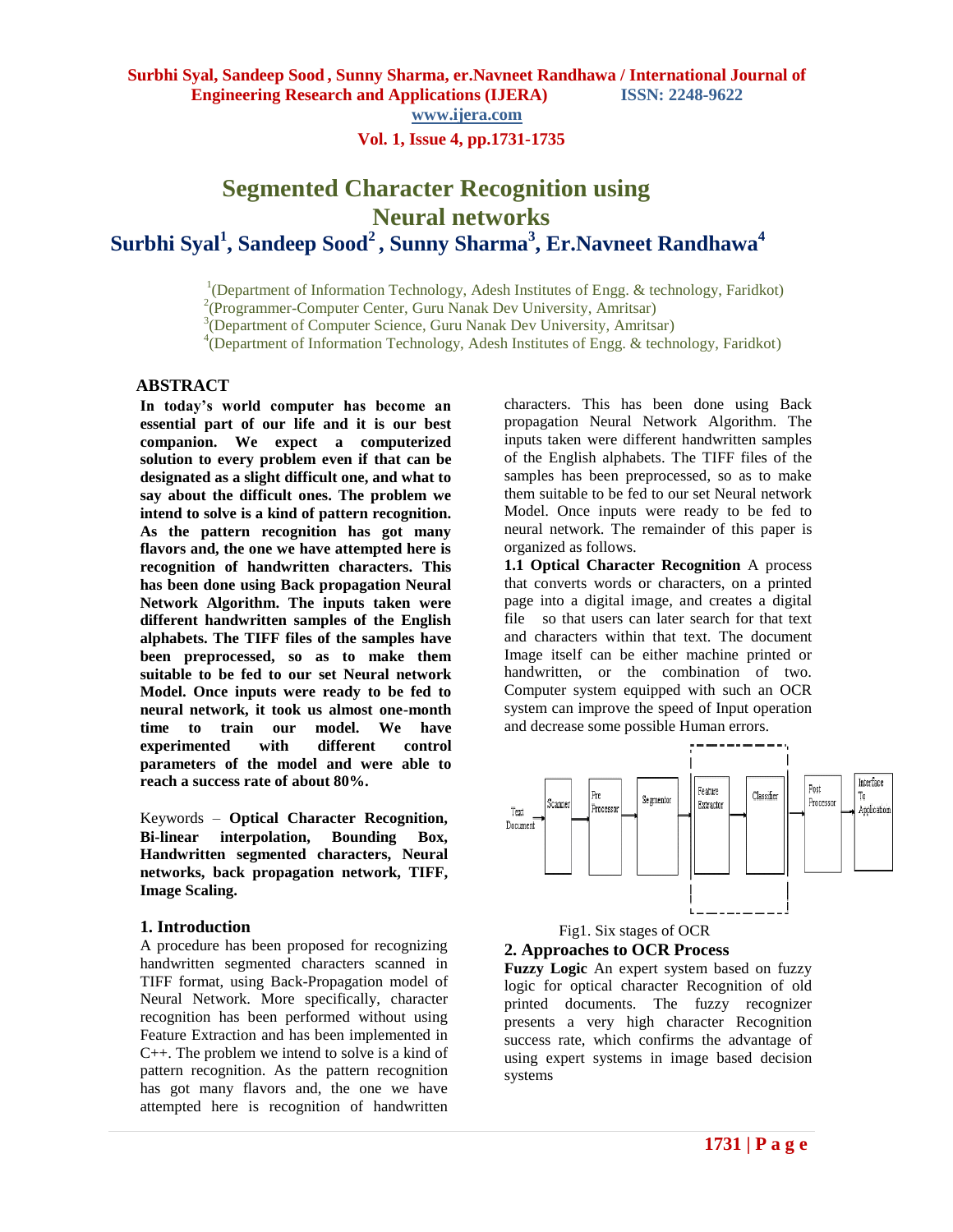#### **Surbhi Syal, Sandeep Sood , Sunny Sharma, er.Navneet Randhawa / International Journal of Engineering Research and Applications (IJERA) ISSN: 2248-9622 www.ijera.com**

# **Vol. 1, Issue 4, pp.1731-1735**

**Statistical Approach** This approach is based on a similarity measure that is expressed in terms of a distance measure or a discriminate function. Jain, Duin and Mao have summarized and compared some of the well-known methods used in various stages of pattern Recognition system. Among the various approaches, statistical approach has been studied most intensively.

**Template Matching** Another approach used at is Template matching, or matrix matching. In template matching, individual image pixels are used as features. Classification is performed by comparing an input character image with a set of templates (or prototypes) from each character class. Each comparison results in a similarity measure between the input character and the template. It is a trainable process because template characters may be changed. In many commercial systems, PROMs store templates containing single fonts.

**Neural Network** Neural Networks are definitely the preferred approach for recognizers, in cases of small variability of patterns**.** . A neural network is a powerful data modeling tool that is able to capture and represent complex input/output relationships. Neural networks are ideal for specific types of problems, such as processing stock markets or finding trends in graphical patterns.

#### **3. Methodology used Neural Networks**

Neural Networks are definitely the preferred approach for recognizers, in cases of small variability of patterns**.** . A neural network is a powerful data modeling tool that is able to capture and represent complex input/output relationships. Neural networks are ideal for specific types of problems, such as processing stock markets or finding trends in graphical patterns.

#### **3.1 Some Benefits of using Neural Network for OCR.**

Massive parallelism, Adaptive Learning**,** Real Time Operation Inference from partial or noisy information Fault tolerance.

#### **4. Core Issues**

- 1. Image File Format to be used,
- 2. Preprocessing
	- 2.1. Noise Removal
		- 2.2. Problem of Creating Bounding Box.
- 2.3. Image Scaling algorithm to be used.
- 2.4. Mapping Grey values from [0-255] to  $[0-1]$
- 3. Neural Network model selection.
- 4. How the inputs are available.
- 5. How many testing samples are required.
- 6. How the outputs are expected.
- 7. Input Output Resources Required.
- 8. Other Assumptions.

#### **5. Proposed Algorithm**

#### **Algorithm:**

#### **Segmented\_Character\_Recognition**

Steps involved in Segmented Character Recognition using back-propagation neural network are given. The algorithm works in two phases.

#### **Phase 1(Training)**

(Steps 1.1 to 1.5 are preprocessing steps)

- 1.1 Scan the sample character in TIFF format.
- 1.2 Perform Noise removal.
- 1.3 Create the Bounding Box.
- 1.4 Scale Image using Bi-linear interpolation fitting in 20 x 20 matrixes.
- 1.5 Map the image vector (taken as Row Major-Order of above matrix) values in range [0, 1].
- 1.6 Make the corresponding correct output vector (Supervised Learning).
- 1.7 Prepare files containing the relevant parameters required to set up and train Network.
- 1.8 Train the Network and save the status of the Network in a file.

#### **Phase 2 (Testing)**

- 1.9 Reconstruct the Network using the information produced from the above algorithm.
- 1.10 .Repeat the steps 1-5 of the above algorithm.
- 1.11 Apply the example to the Network and determine the output.
- 1.12 Repeat the steps 2.1 –2.3 for all the test cases.
- 1.13 Map the image vector (taken as Row Major-Order of above matrix) values in range [0, 1].

#### **6. Experimental setup**

**6.1 Reading TIFF File -**Tagged Image File Format is a file format that is strictly used for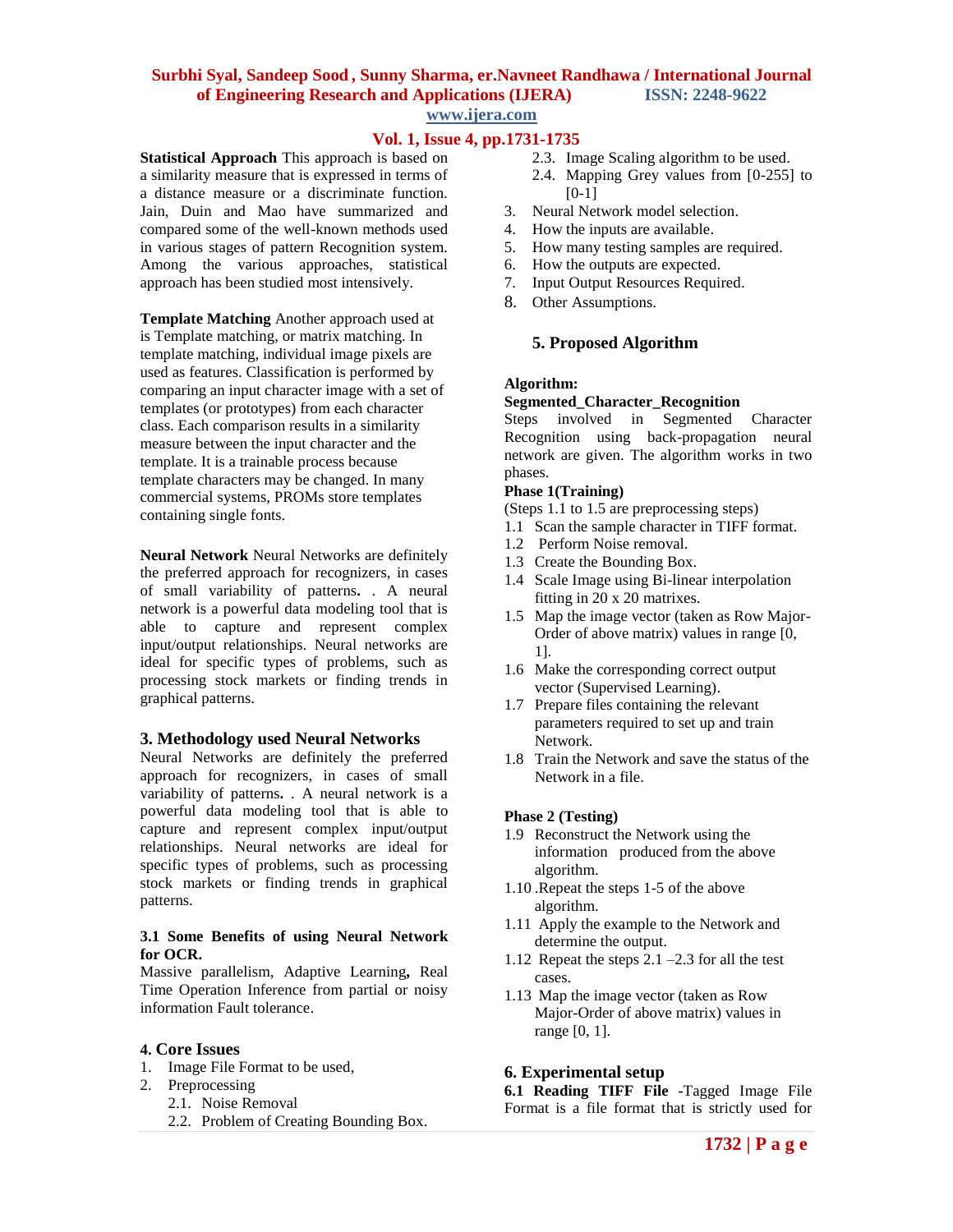# **Surbhi Syal, Sandeep Sood , Sunny Sharma, er.Navneet Randhawa / International Journal of Engineering Research and Applications (IJERA) ISSN: 2248-9622**

**www.ijera.com**

# **Vol. 1, Issue 4, pp.1731-1735**

bitmap data. TIFF files don't contain text or vector data, even though the file format theoretically would permit additional tags to handle such data. It is a highly flexible and platform-independent format which is supported by numerous image processing applications and virtually all prepress software on the market. Once an image of handwritten character is scanned into tiff format, it has to be read and manipulated (preprocessing) before it can be fed to neural network.



Fig2.Image in Tiff File to be read



Fig3. Pixel values of image read

#### **6.2 Noise removal**

The median filter is normally used to reduce noise in an image, somewhat like the mean filter. However, it often does a better job than the mean filter of preserving useful detail in the image. The median filter considers each pixel in the image in turn and looks at its nearby neighbors to decide whether or not it is representative of its surroundings. Instead of simply replacing the pixel value with the mean of neighboring pixel values, it replaces it with the median of those values. The median is calculated by first sorting all the pixel values from the surrounding neighborhood into numerical order and then replacing the pixel being considered with the middle pixel value. (If the neighborhood under consideration contains an even number of pixels, the average of the two middle pixel values is used.).



Fig4. Image after removing noise

**6.3 Creating Bounding Box** The bounding box of a is the tightest rectangle which encloses the image. This is required to crop off the unusable area around the character. This will help in reducing the image size and also the number of pixels to be fed to neural network.



Fig6. Bounding box created

**6.4 Image Scaling** Image scaling is the process of resizing a digital image. Scaling is a nontrivial process that involves a trade-off between efficiency, smoothness and sharpness. As the size of an image is increased, so the pixels which comprise the image become increasingly visible, making the image appears soft. Conversely, reducing an image will tend to enhance its smoothness and apparent sharpness. Image need to be rescaled since input to neural network must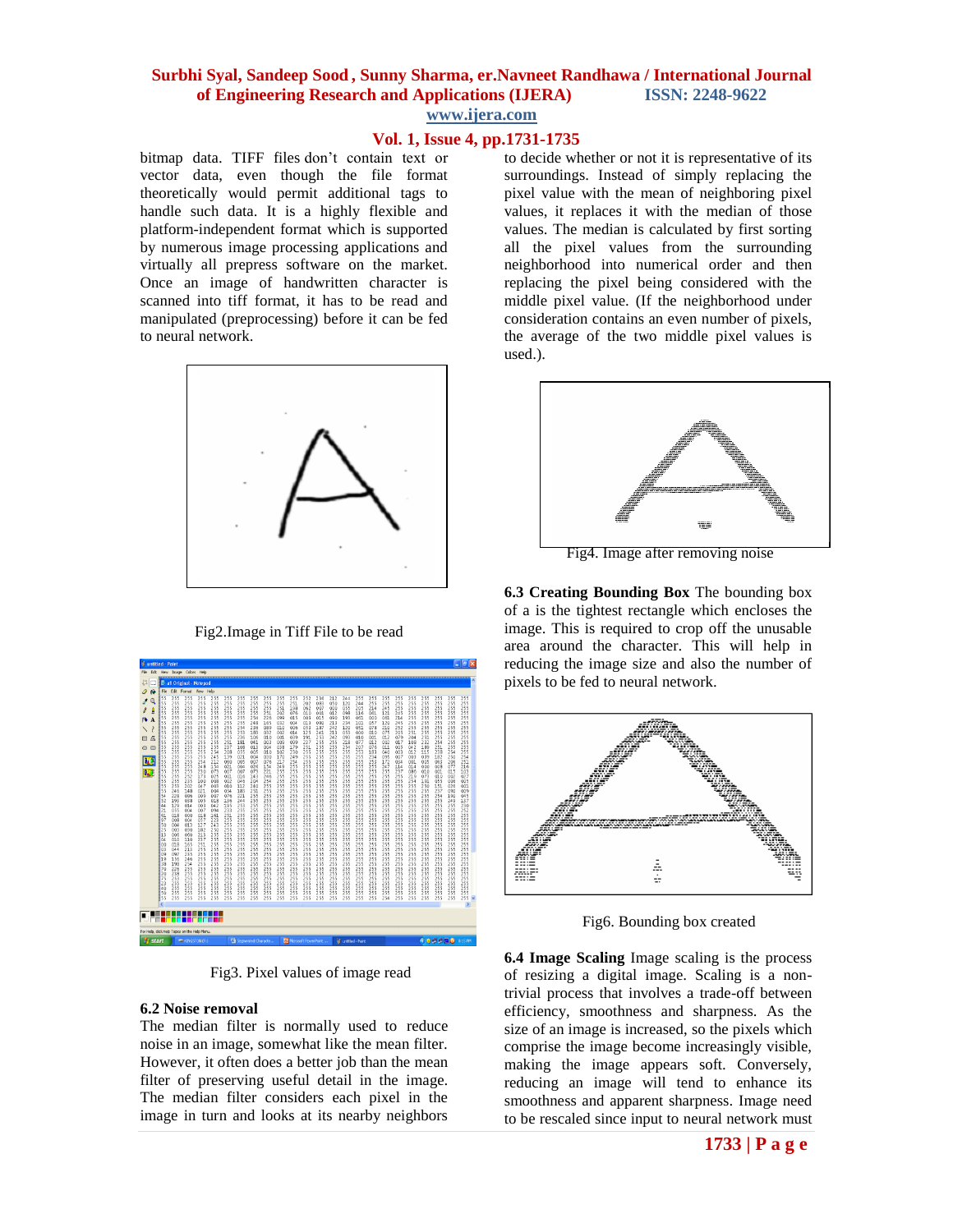#### **Surbhi Syal, Sandeep Sood , Sunny Sharma, er.Navneet Randhawa / International Journal of Engineering Research and Applications (IJERA) ISSN: 2248-9622 www.ijera.com**

#### **Vol. 1, Issue 4, pp.1731-1735**

me of fixed size, irrespective of size of handwritten character.

**6.5 Bi-linear interpolation** Bilinear interpolation is one of the basic resampling techniques. In texture mapping, it is also known as bilinear filtering or bilinear texture mapping, and it can be used to produce a reasonably realistic image. An algorithm is used to map a screen pixel location to a corresponding point on the texture map. In texture mapping, it is also known as bilinear filtering or bilinear texture mapping, and it can be used to produce a reasonably realistic image. An algorithm is used to map a screen pixel location to a corresponding point on the texture map. A weighted average of the attributes (color, alpha, etc.) of the four surrounding texels is computed and applied to the screen pixel. This process is repeated for each pixel forming the object being textured. Bilinear interpolation can be used where perfect image transformation with pixel matching is impossible, so that one can calculate and assign appropriate intensity values to pixels. Bilinear interpolation considers the closest 2x2 neighborhood of known pixel values surrounding the unknown pixel's computed location. It then takes a weighted average of these 4 pixels to arrive at its final, interpolated value. The weight on each of the 4 pixel values is based on the computed pixel's distance (in 2D space) from each of the known points. This algorithm reduces some of the visual distortion caused by resizing an image to a non-integral zoom factor, as opposed to nearest neighbor interpolation, which will make some pixels appear larger than others in the resized image. Bilinear interpolation tends, however, to produce a greater number of interpolation artifacts (such as aliasing, blurring, and edge halos) than more computationally demanding techniques such as bicubic interpolation.



Fig5. Image Rescaled to Fixed Size 20x20 using bi-linear interpolation

**6.6 Mapping Grey Values** Mapping grey values from [0-255] to [0-1].

The need was felt to convert pixel values in the range [0-255] to real numbers in the range [0-1]. This will help in reduce calculation related run time errors.



Fig 7. Final values Scaled to size 20 x 20 and in the range [0-1] ready to be fed to Neural Network.

### **7 Intermediate files used**

**Training.dat** Contains training patters i.e. scaled image data, along with expected output bits for each pattern. For twenty six alphabets, five output bits were required.

**Weights.dat Produced** by network after running it in Training mode. This file contained the weights adjusted by the network.

#### **8. Results & Discussions**

Various hand written characters were trued. Initially when image was scaled to 20x20 size and was input to neural network, training success was only up to 10 % with very small recognition rate. Later it was realized to further reduce the image size to 15x15. It resulted in successful training of the network, very close to 99% and network

was able to recognize the characters successfully more than 95% times.

| Data<br>Set | Input<br><b>Vector</b><br><b>Size</b> | <b>Training</b><br><b>Success</b> | Recognition<br>Rate $(\% )$ |
|-------------|---------------------------------------|-----------------------------------|-----------------------------|
| A-E         | 20x20                                 | 10%                               | $3 - 5\%$                   |
| A-Z         | 15x15                                 | 99%                               | 95%                         |

## **9. Conclusion and Future Work**

Segmented character classifier developed here is working well, though it is working only on small character set, but it was a good learning experience. Limited time period was a main factor due to which it was restricted to segmented, few, upper case characters only. The scope of the problem can further be extended to recognize lower case characters, digits, punctuation marks and then the

Combinations and still further can be extended to altogether different language